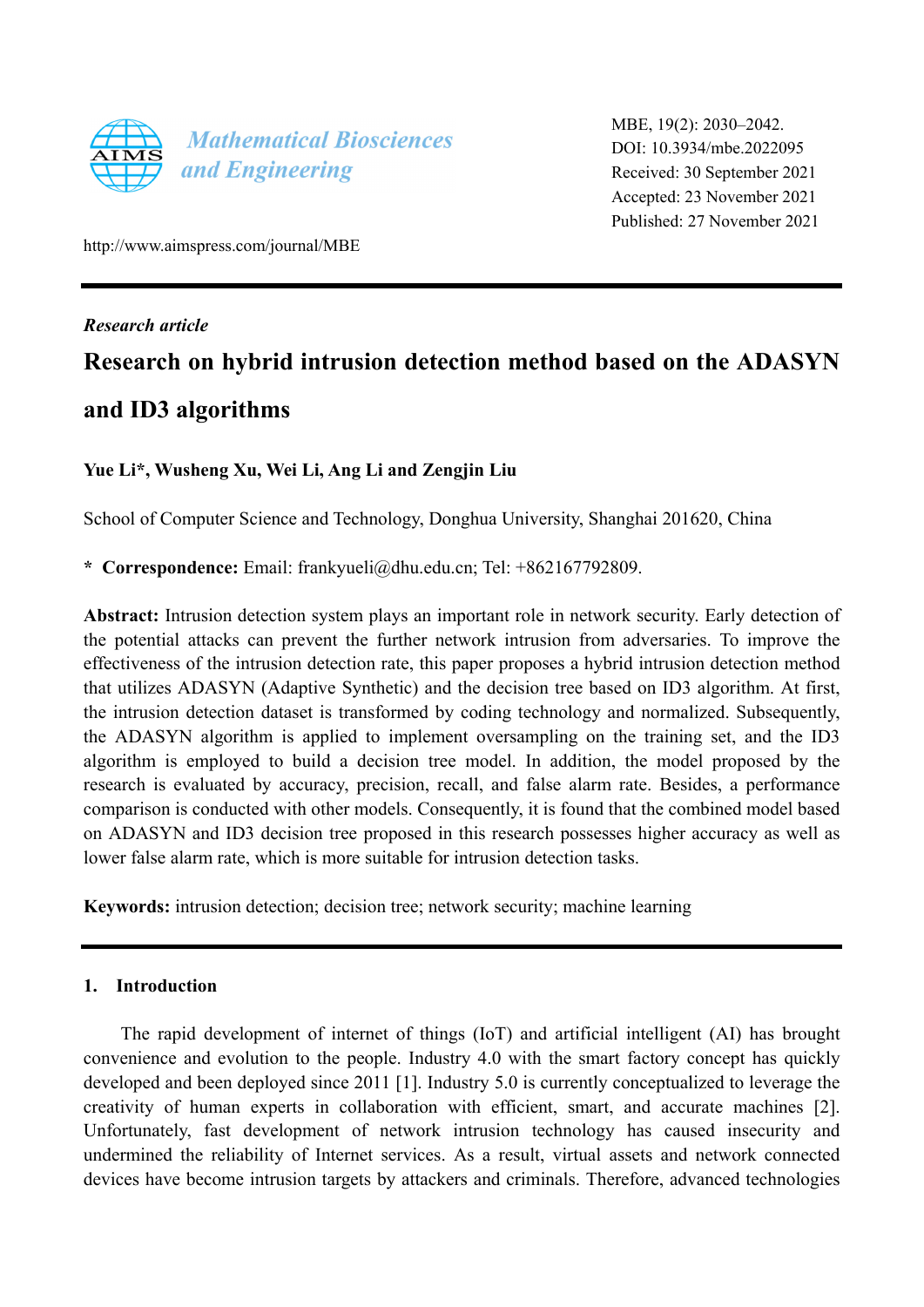such as Blockchain and federated learning (FL) are adopted to enhance security service for industrial internet of things (IIoT) and internet of medical things (IoMT, a crucial IoT segment for collect and analyze health data) [3–6].

Intrusion detection system (IDS) is a very important security component to protect the system [7]. Unlike other network security technologies, IDS is an active security protection technology, which can be a software system or a hardware device and can collect information from various systems or network resources and then analyze the characteristics of network traffic to deal with network attacks [8].

IDS can be divided into two main sub-categories as follows: IDS based on misuse and IDS based on anomaly [9]. Both models have different advantages and disadvantages. The former performs a simple pattern matching technique to match an unknown pattern with a known pattern and then considers whether it is normal. The misuse detection can provide high accuracy because it can match predefined attack behaviors in the database. However, if an unknown attack or an attack that does not match any signature is performed, these attacks cannot be detected; the latter applies statistical methods to analyze abnormal behaviors from normal behaviors. Therefore, novel attacks can be detected using this method, but anomaly detection owns a lower accuracy and a higher false alarm rate.

This paper focuses on an anomaly detection model using machine learning algorithms. The experiment adopts the real network traffic data set UNSW-NB15. First, the data preprocessing techniques (such as one-hot encoding, normalization) are applied to process network log data into the data easier to model. Subsequently, the study proposes to detect network attacks based on the combination of a certain oversampling method and Decision Tree. The oversampling method is used to solve the problem of imbalance between the normal data and the abnormal data. Moreover, the Decision Tree algorithm is adopted to classify the traffic into two categories to realize network attack traffic detection. At the same time, to verify the advantages of the model, the proposed method is compared with other machine learning algorithms as well as the combinations in various algorithms.

The rest of the paper is organized as follows: Section 2 presents some previous related work; Section 3 gives a description and analysis of the UNSW-NB15 dataset; Section 4 discusses the proposed methodology; Section 5 presents the experimental results. In the end, the conclusion and future work are given in Section 7.

## **2. Related works**

Many related works in the literature focused on anomaly detection based on various machine learning and data mining techniques.

N. Moustafa et al. [10] applied visual studio business intelligence 2008 to test five machine learning algorithms' performance for the UNSW-NB15 dataset. Namely, they are decision tree, logistic regression, native Bayies, ANN and EM clustering. All of the five algorithms adopt the tool's default parameters, and the decision tree with the optimal performance reveals the highest accuracy rate of 85.56% with the lowest false alarm rate of 15.78%.

V. Kanimozhi et al. [11] applied the recursive feature elimination (RFE) algorithm in the feature selection technology to extract the four most relevant features; utilized artificial neural networks was adopted in the modeling. Their research recursively established a model through applying the optimal attributes. The experiment results show the detection accuracy reaches 89%.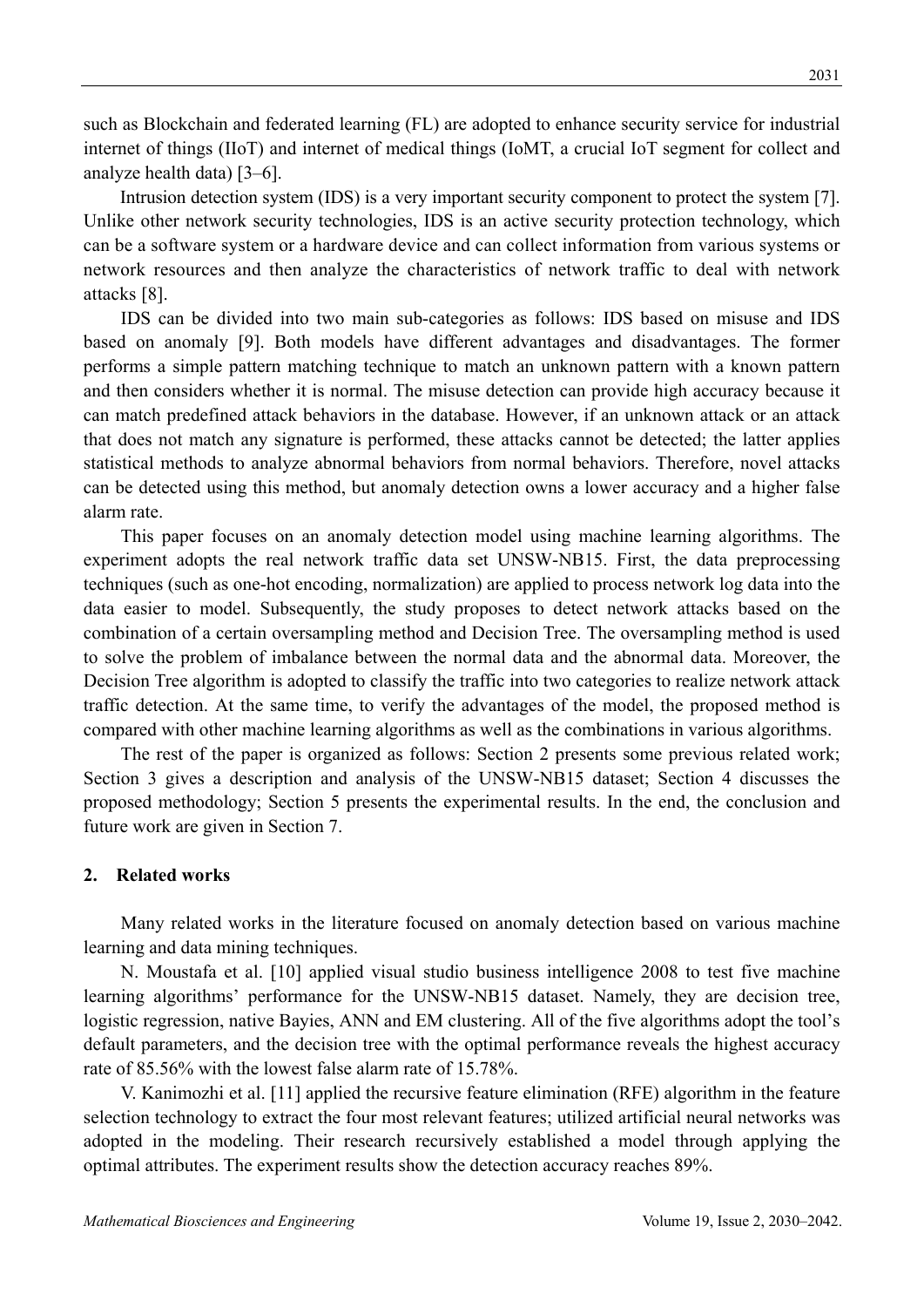X. P. Tan et al. [12] proposed a method of using the synthetic minority oversampling technique (SMOTE) to balance the dataset and then uses the random forest algorithm to train the classifier for intrusion detection. It achieved an accuracy of 92.57% and improved detection efficiency by reducing computing resources' consumption significantly.

A. P. Muniyandi et al. [13] implemented a semi-supervised learning technique. For this study, they first employed unsupervised learning through k-means clustering, where the percentage of the training instances was trained by using the Euclidean distance method. Subsequently, the supervised learning was performed by applying the C4.5 algorithm. Along with clustering, the boundary was refined, which greatly assisted the C4.5 algorithm in detecting anomalies with much more accuracy.

G. Kim et al. [14] introduced a hybrid detection method that hierarchically integrates the misuse and anomaly detection model. At first, the C4.5 Decision Tree was implemented to train the dataset. After that, they are decomposed into various subsets. Then, SVM was applied to establish the profiles of the normal and abnormal behavior. The experimentation was performed on the NSL-KDD dataset. This hybrid approach displays better performance than the conventional models. However, there is a limitation in this way. Namely, C4.5 will be degraded while decomposing the data into subsets in misuse detection.

S. T. Miller et al. [15] proposed an approach to classify intrusion. This approach is called multi-perspective machine learning (MPML), whose main aim is to improve the accuracy of malware detection through the application of the carefully-selected malware characteristics (represented by different subsets of features). These features are subsequently applied to train classifiers whose results are then combined to give a final prediction. The initial results on the NSL-KDD dataset revealed at least a 4% improvement in contrast to other ensemble methods (such as bagging boosting rotation forest and random forest).

From the current situation of international research, the research goals of intrusion detection systems focus on improving the accuracy of the model, the detection rate, and reducing the false alarm rate. In addition, the data processing methods, such as feature selection methods or data dimensionality reduction methods, are applied to improve model performance and reduce the consumption of computing resources. Finally, the solution to the imbalance of data set sample categories is also an important research direction.

#### **3. Dataset analysis**

This research applied the public data set UNSW-NB15 created by the Australian Centre for Cyber Security (ACCS) laboratory in 2015, which contains real normal and abnormal traffic data 16. Forty-nine features are extracted from Pcap files to reflect the nature of network traffic. In contrast to the traditional KDD99 data set and NSLKDD data set, this data set covers normal activities and attack activities within two weeks (including 1 normal type and 9 attack types), reflecting the contemporary network traffic characteristics as well as the new low footprint attack scenarios. In this way, this dataset is more suitable for the current network environment.

In CSV (Comma-Separated Values) files, the total number of records is 2,540,044, which are stored in the four CSV files. Furthermore, a partition from this dataset is configured as the standard training set and the testing set. The number of records in the training set is 175,341 records, and the testing set is 82,332 records [17. Unlike the KDD and NSLKDD datasets, the UNSW-NB15 dataset contains one normal type and nine attack types, no matter whether it is in the training set or in the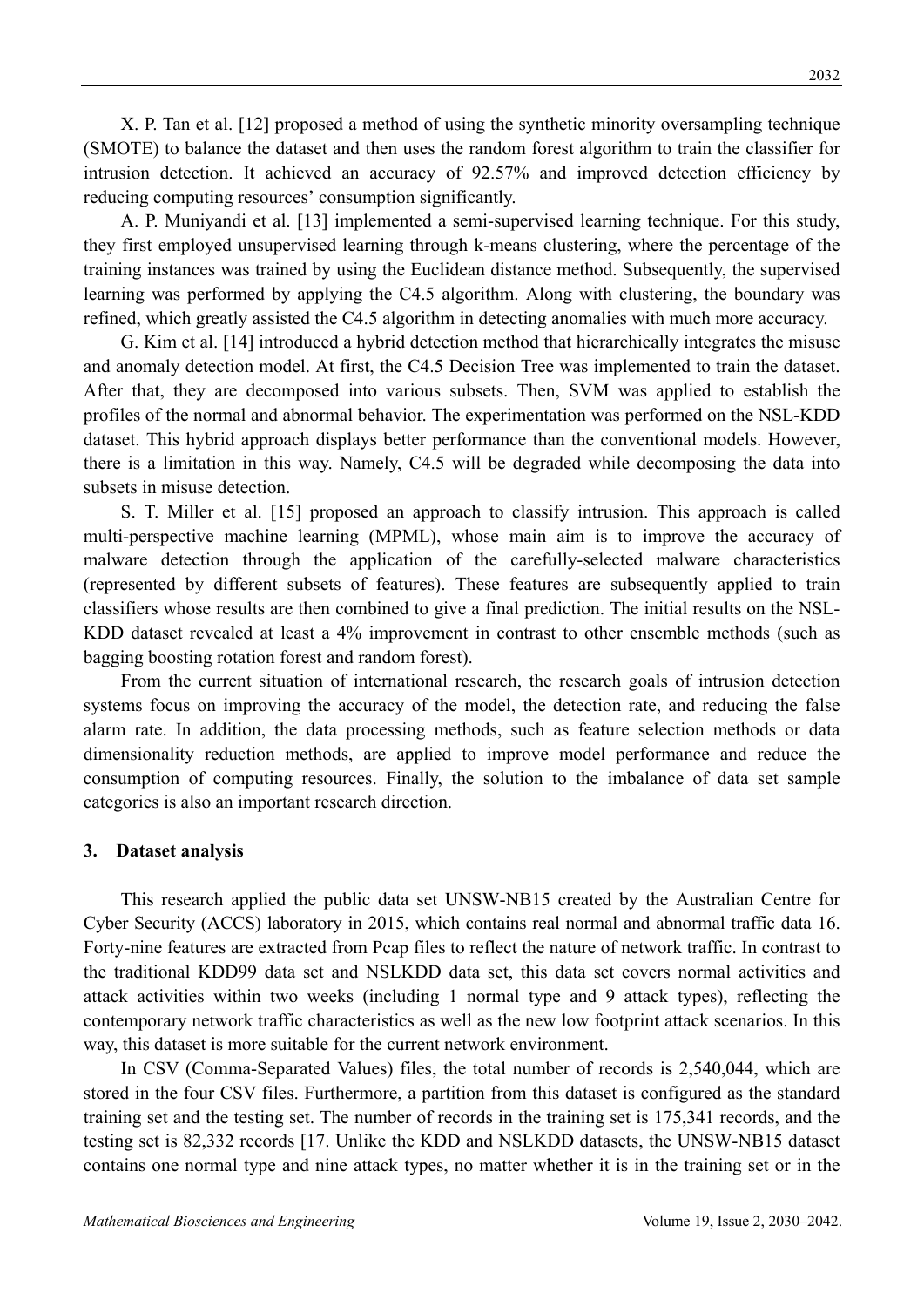test set. The feature distribution of the data set is shown in the Table 1.

The UNSW-NB 15 data set's involved features are classified into six groups as follows: flow features, basic features, content features, time features, additional generated features, and labelled features. Among them, the additional generated features are further categorized into two subgroups called general purpose features and connection features. The following table reflects the distribution of the dataset features [18.

| No.                     | <b>Feature Name</b>  | No.                             | <b>Feature Name</b>  |  |
|-------------------------|----------------------|---------------------------------|----------------------|--|
|                         | <b>Flow Features</b> | 26                              | res bdy len          |  |
| $\mathbf{1}$            | srcip                |                                 | <b>Time Features</b> |  |
| $\overline{c}$          | sport                | 27                              | sjit                 |  |
| 3                       | dstip                | 28                              | djit                 |  |
| 4                       | dsport               | 29                              | stime                |  |
| 5                       | proto                | 30                              | ltime                |  |
|                         | <b>Base Features</b> | 31                              | sintpkt              |  |
| 6                       | state                | 32                              | dintpkt              |  |
| $\overline{7}$          | dur                  | 33                              | tcprtt               |  |
| 8                       | sbytes               | 34                              | synack               |  |
| 9                       | dbytes               | 35                              | ackdat               |  |
| 10                      | sttl                 | <b>General purpose features</b> |                      |  |
| 11                      | dttl                 | 36                              | is sm ips ports      |  |
| 12                      | sloss                | 37                              | ct state ttl         |  |
| 13                      | dloss                | 38<br>ct_flw_http_mthd          |                      |  |
| 14                      | service              | 39<br>is ftp login              |                      |  |
| 15                      | sload                | 40                              | ct ftp cmd           |  |
| 16                      | dload                | <b>Connection features</b>      |                      |  |
| 17                      | spkts                | 41                              | ct srv src           |  |
| 18                      | dpkts                | 42                              | ct srv dst           |  |
| <b>Content Features</b> |                      | 43                              | ct dst_ltm           |  |
| 19                      | swin                 | 44                              | ct src ltm           |  |
| 20                      | dwin                 | 45                              | ct src dport ltm     |  |
| 21                      | stcpb                | 46                              | ct_dst_sport_ltm     |  |
| 22                      | dtcpb                | 47                              | ct_dst_src_ltm       |  |
| 23                      | smeansz              | <b>Labelled Features</b>        |                      |  |
| 24                      | dmeansz              | 48                              | attack cat           |  |
| 25                      | trans depth          | 49                              | Label                |  |

Table 1. Features of UNSW-NB15.

It is important to note that the features scrip(#1), sport(#2), dstip(#3), dsport(#4), stime(#29) and ltime(#30) in Table 1 are dropped in the training and testing data set.

In the labeled features, the 48th dimension data indicates whether the record is normal behavior or an attack, which is divided into one normal type and nine attack types. The 49th dimension data belongs to the binary type, where *1* represents attack behavior, and *0* represents normal behavior.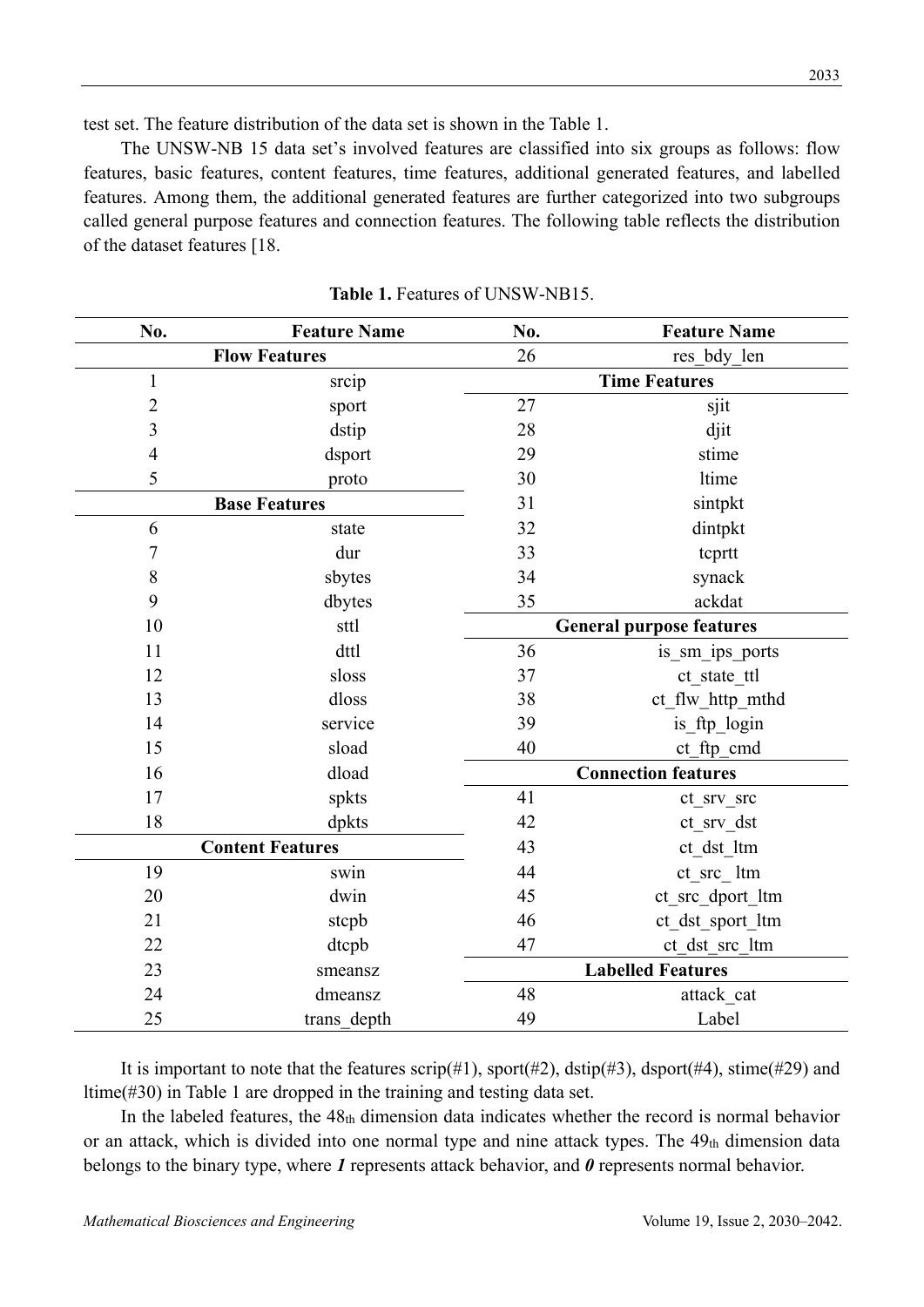According to the above analysis, the following data preprocessing techniques are incorporated into the next experimental tasks.

One-Hot encoding is applied to convert features of nominal types, such as proto(#5), service(#6), state( $#14$ ), to numerical features.

The categorical values are transformed in attack cat(#48) column in training and testing sets to numerical values. In addition, the 48th column should be dropped when performing binary classification tasks.

In order to normalize all numerical features, min-max normalization will be adopted in this study.

After the data preprocessing, the data in the 48th dimension (#48) is based on a nominal expression. In this study, the statistical analysis on each attack type is conducted to explore the sample equilibrium.



**Figure 1.** The statistics of sample label.

From the above figure, it is found that there is a serious imbalance in the data label distribution of the 48th dimension. As many as 56,000 data records are representing normal behavior. However, in the abnormal behavior, the number of various attacks is also unevenly distributed. The generic abnormal records have 40,000 records, while the smallest worm records are only 130. The sample imbalance ratio reached 1:430. In this way, it is almost impossible to achieve the high-precision detection of minority classes only through model optimization. Therefore, the 49th dimension data provides the research conditions for binary classifications.



**Figure 2.** Statistics on the proportion of normal and attack.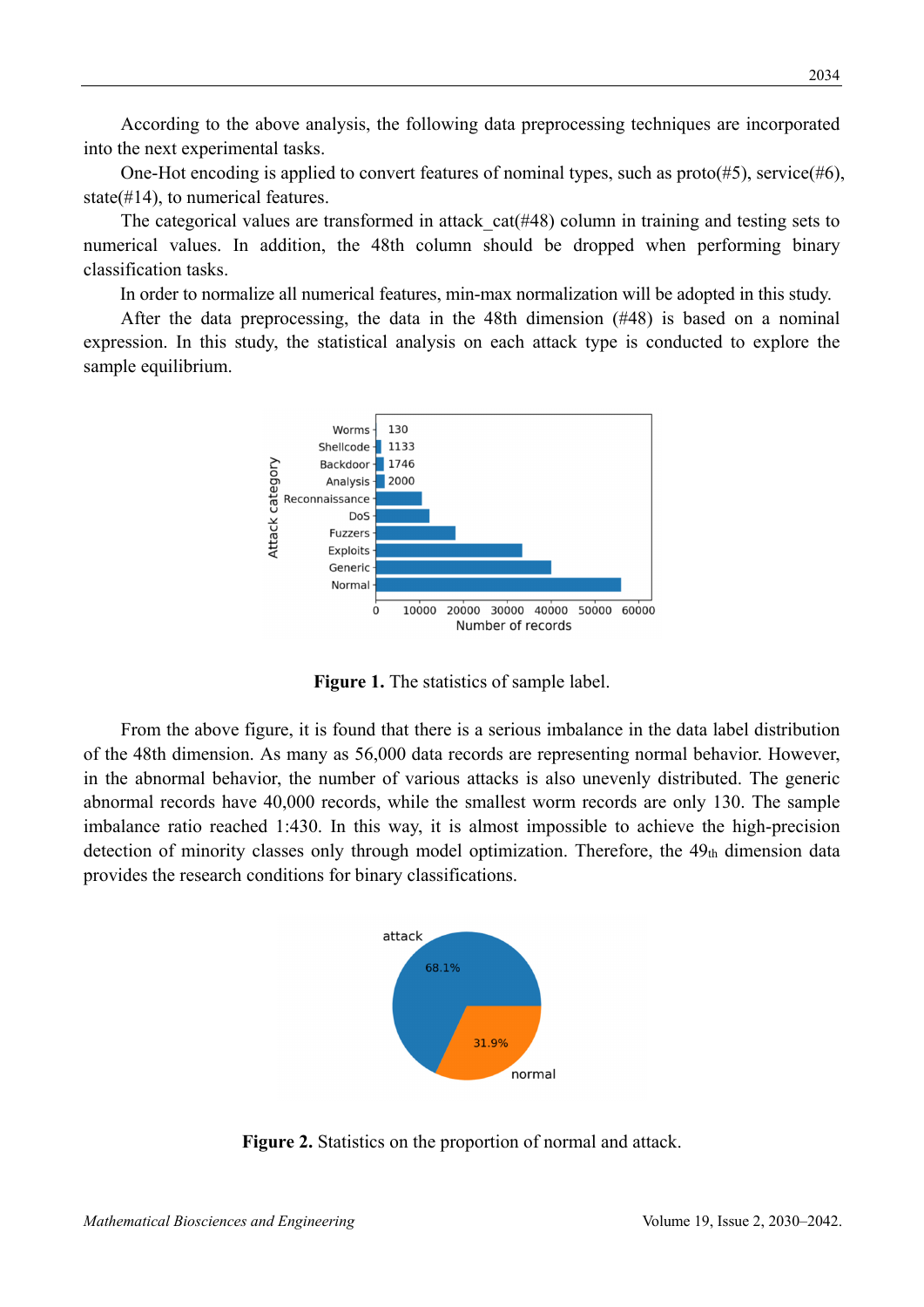Figure 2 reveals the statistics of the  $49<sub>th</sub>$  dimension. It can be seen that when all the abnormal behaviors are merged into one category, the majority category under the multi-category condition becomes the minority category under the binary-category condition. There is still a sample imbalance between normal behavior and aggressive behavior. Therefore, solving this problem becomes a significant aspect of this research.

#### **4. Proposed intrusion detection method**

This section describes the methods applied in this paper for network anomaly detection.

### *4.1. ADASYN*

Among the processing methods of imbalanced data, the common methods are under-sampling and over-sampling. The over-sampling method is applied in this research, and the specific algorithm we adopt is the ADASYN algorithm.

The ADASYN algorithm is an adaptive synthetic sampling approach [19]. Its essential idea is to assign weights to different minority class examples according to their difficulty levels in learning. In contrast to those examples of minorities that are easier to learn, these minority examples will generate more comprehensive data. The sampling rate can achieve a relatively balanced effect, reducing the problem of data imbalance.

We suppose that training dataset *D* with *m* samples  $\{xi, y\}$ ,  $I = 1, ..., m$ , where *xi* is an instance in the n-dimensional feature space X and  $Y = \{0,1,...\}$  is the class identity label associated with xi. Define *ms* and *ml* is defined as the number of minority class examples and the number of majority class examples, respectively. Therefore,  $m_s \le m_l$  and  $m_s + m_l = m$ .

The steps of the ADASYN algorithm are as follows:

(1) The degree of class imbalance is calculated as follows:

$$
d = m_s/m_l, d \in (0,1]
$$
 (1)

(2) When  $d < d_{th}$ , the next algorithm steps are continued to follow. First, the number of the synthetic data examples that need to be generated for the minority class is firstly calculated as follows:

$$
G = (m_l - m_s) \times \beta, \beta \in [0,1]
$$
 (2)

where  $\beta$  is a parameter applied to specify the desired balance level after the generation of the synthetic data,  $\beta = 1$  means that a fully balanced dataset is created after the generalization process.

(3) Secondly, for each sample  $x_i$  of the minority class, it is found that their *K* nearest neighbors based on the Euclidean distance in the n-dimensional space. The ratio  $r_i$  defined is calculated as follows:

$$
r_i = \Delta_i / K, i = 1, \dots, m_s \tag{3}
$$

where,  $\Delta_i$  is the number of examples in the *K* nearest neighbors of  $x_i$  that belongs to the majority class. Therefore,  $r_i \in [0,1]$ .

(4) Next,  $r_i$  from Eq (3) is normalized as follows:

2035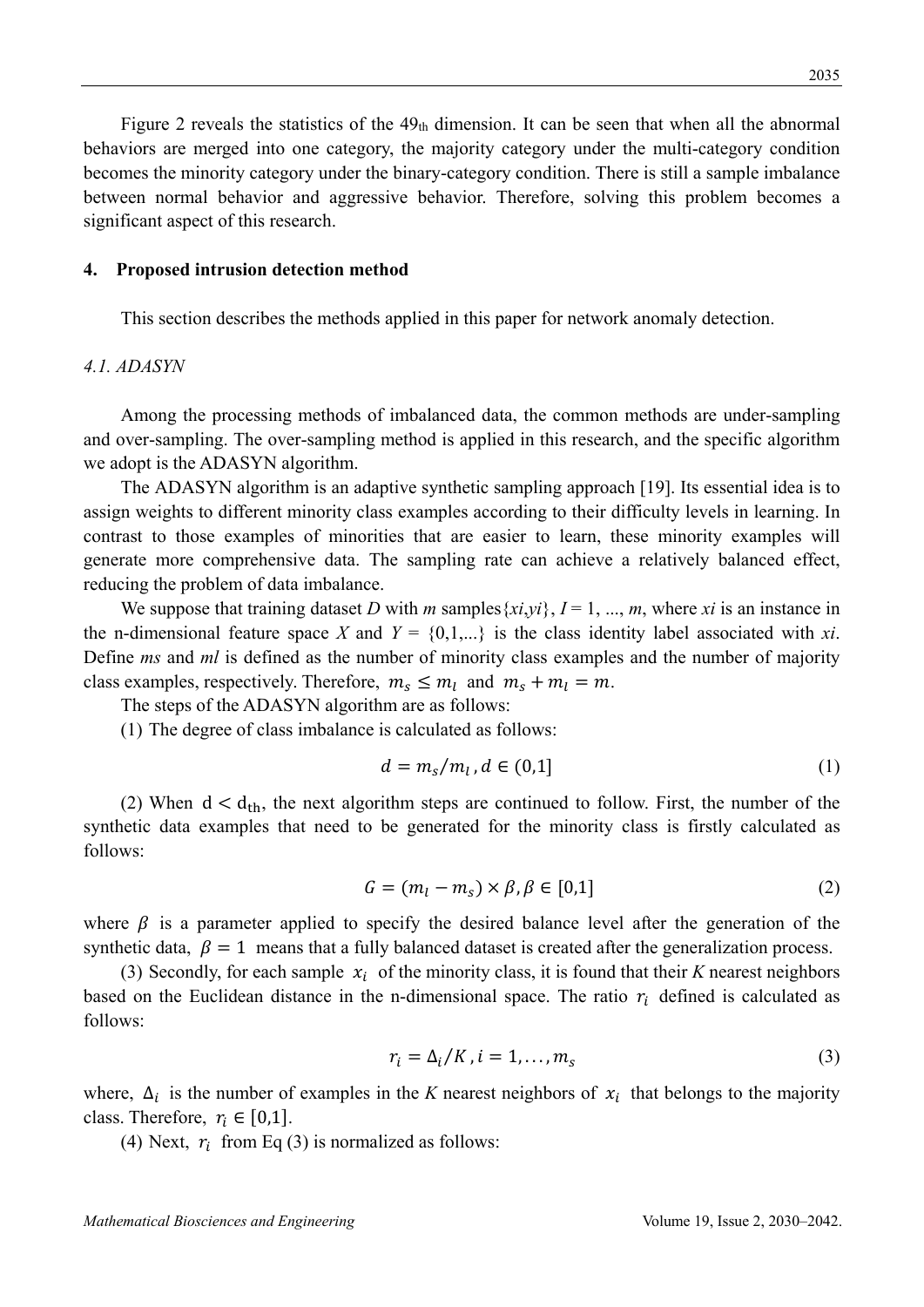$$
\hat{\mathbf{r}}_i = \mathbf{r}_i / \sum_{i=1}^{m_s} \mathbf{r}_i \tag{4}
$$

So that  $\hat{r}_i$  is a density distribution, implying that  $\sum_i \hat{r}_i = 1$ .

(5) Then, the number of synthetic data examples that need to be generated for each minority example is calculated as follows:

$$
g_i = \hat{r}_i \times G \tag{5}
$$

where *G* is the total number of synthetic data examples, it needs to be generated for the minority class as defined in Eq (2).

(6) Finally, *gi* synthetic samples for each minority class data example *xi* is generated according to the following steps:

Do the *Loop* from 1 to *gi* :

A minority sample  $x_{zi}$  from the K nearest neighbors of  $x_i$  is randomly selected;

The synthetic data example  $s_i$  is generated according to the following formula, where  $\lambda$  is a random number,  $λ∈ [0,1]$ .

$$
s_j = x_i + (x_{zi} - x_i) \times \lambda \tag{6}
$$

#### *EndLoop*

There are 175,341 training samples in the data set applied in this research, including 56,000 normal samples and 119341 attack samples. Therefore, the research needs to oversample the normal category and set  $\beta$  to 1 to create a fully balanced dataset, while the ADASYN algorithm needs to generate 63,341 new records. The important role played by ADASYN in our proposed method is shown in Figure 3.

#### *4.2. Decision tree*



**Figure 3.** The procedures of proposed intrusion detection method.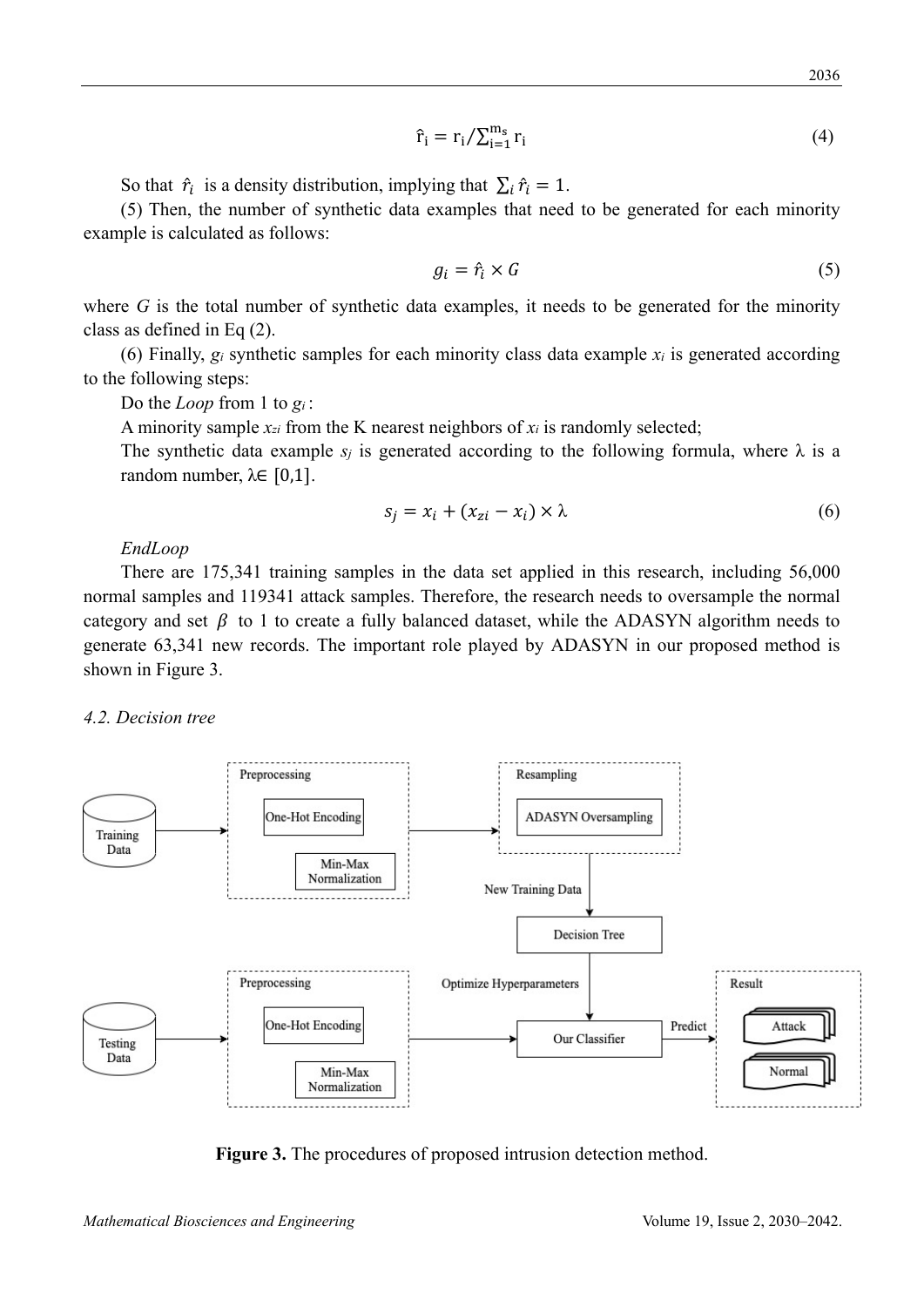Decision Tree is one of the classification algorithms in data mining that makes use of a tree-like structure to perform a decision 21. Usually, Decision Tree are applied in operation research and intrusion detection. The well-known methods for automatically building Decision Tree are the ID3 21 and C4.5 23 algorithms. Both algorithms establish Decision Tree from a set of training data through applying the concept of information entropy. The difference between them is that ID3 mainly adopts information gain for feature selection, while C4.5 adopts information gain ratio. In this research, the ID3 algorithm is adopted.

The ID3 algorithm will select the optimal feature (the feature with the largest information gain) for node generation 24. The process of ID3 is specified as follows.

(1) *S* is supposed to be a dataset. The class label attribute assume to have *n* different values, and the definition of *n* have different classes  $C_i$  ( $i = 1, ..., n$ ).  $S_i$  is set to be the number of samples in class *Ci*. Then, the entropy is calculated as follows:

$$
Entropy(S) = -\sum_{i=1}^{n} p_i \log_2(p_i)
$$
\n(7)

where,  $p_i$  is the probability of any sample belonging to  $C_i$ ,  $p_i = S_i/S$ .

(2) The attribute *A* is supposed to have k different values in the dataset *S*. According to attribute *A*, *S* is divided into k sample subsets  $\{S_1, \ldots, S_k\}$ . Then, the information entropy of the sample subset after dividing *S* by attribute *A* is calculated as follows:

$$
Entropy_A(S) = \sum_{i=1}^{k} \frac{|S_i|}{|S|} Entropy(S_i)
$$
\n(8)

where,  $|S_i|$  is the number of samples included in the sample subset  $S_i$ , and  $|S|$  is the number of samples included in the sample set *S*.

(3) It is assumed that the dataset *S* is divided according to attribute *A*, then the calculation method of the information gain is as follows:

$$
Gain(S, A) = Entropy(S) - Entropy_A(S)
$$
\n(9)

Calculate the information gain of each attribute in the data set *S* is calculated in turn. The larger the information gain of a certain attribute is, the purer the sample subset divided by the attribute is, and the better it is for classification. The attribute with the greatest information gain in each step will be applied.

As shown in Figure 3, this study not only applied the ID3 algorithm but also applied the pruning operation and hyperparameter optimization in order to achieve the best performance, limiting the maximum depth of the decision tree, the minimum number of samples for split, and the minimum number of samples at a leaf node.

#### **5. Results and discussions**

#### 5.1. *Evaluation measures*

The confusion matrix and various evaluation measures will be described in this section. The main parameters of the confusion matrix are as follows 25.

TN (true negative): The real is normal traffic, and the model classification result is also normal traffic;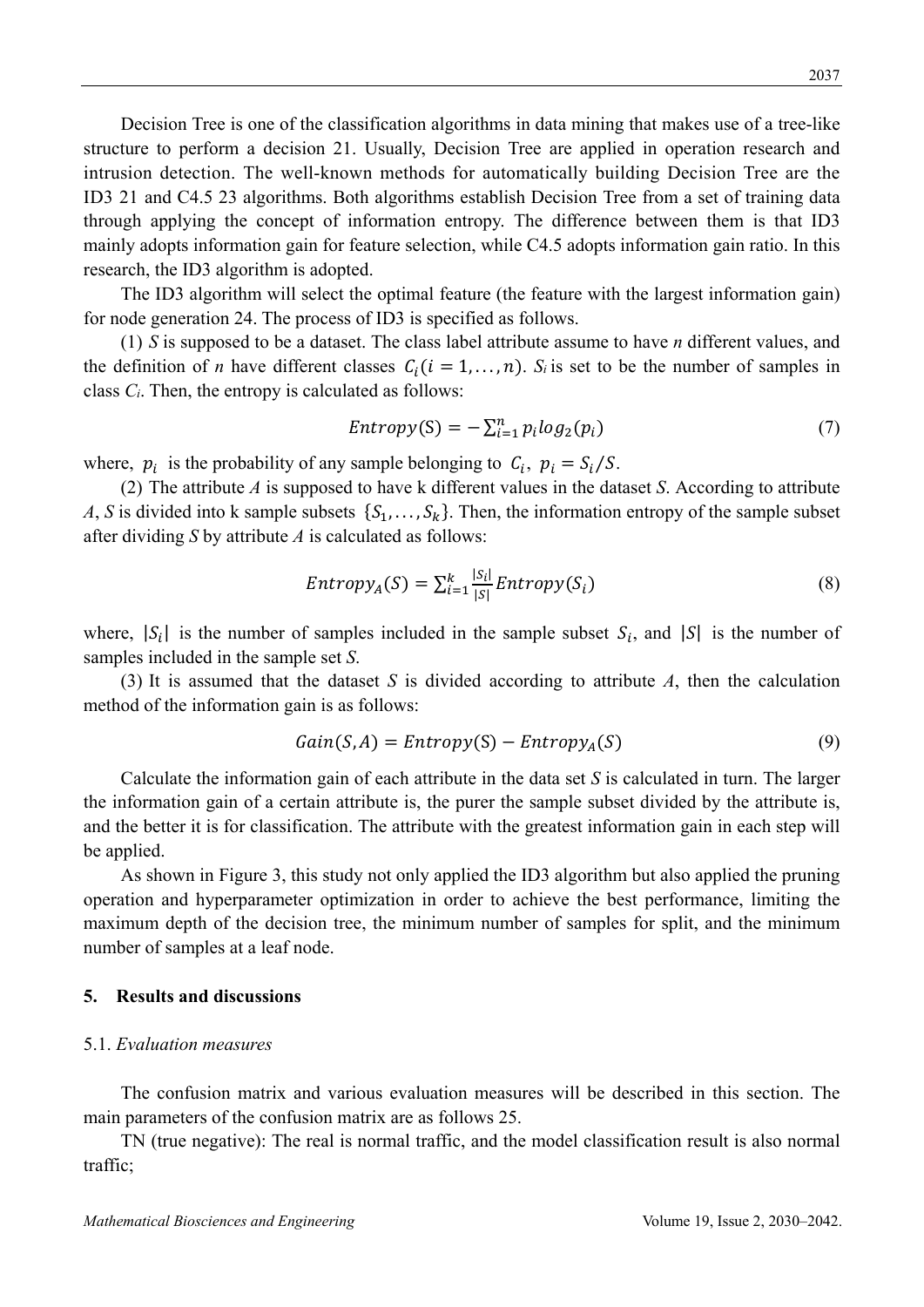FN (false negative): The real is attack traffic, while the model classification result is normal traffic;

TP (true positive): The real is attack traffic, and the model classification result is also attack traffic;

FP (false positive): The real is normal traffic, while the model classification result is attack traffic;

|  | Table 2. Confusion matrix. |  |
|--|----------------------------|--|
|--|----------------------------|--|

|        |               |               | Predicted     |
|--------|---------------|---------------|---------------|
|        |               | <b>Attack</b> | <b>Normal</b> |
|        | <b>Attack</b> | TP            | FN            |
| Actual | <b>Normal</b> | FP            | TN            |

The statistical indicators, such as accuracy, precision, recall, and false alarm rate (FAR) will be applied in this study to evaluate and compare the performance of the model. The calculation methods are as follows.

$$
Accuracy = \frac{TP + TN}{TP + TN + FP + FN}
$$
 (10)

$$
Precision = \frac{TP}{TP + FP}
$$
 (11)

$$
Recall = \frac{TP}{TP + FN} \tag{12}
$$

$$
FAR = \frac{FP}{TN + FP} \tag{13}
$$

## 5.2. *Performance evaluation*

The confusion matrix from the combination of ADASYN and the ID3 on the test set is as follows. Subsequently, the study calculated various measurement indicators through the results.



**Figure 4.** Result of confusion matrix.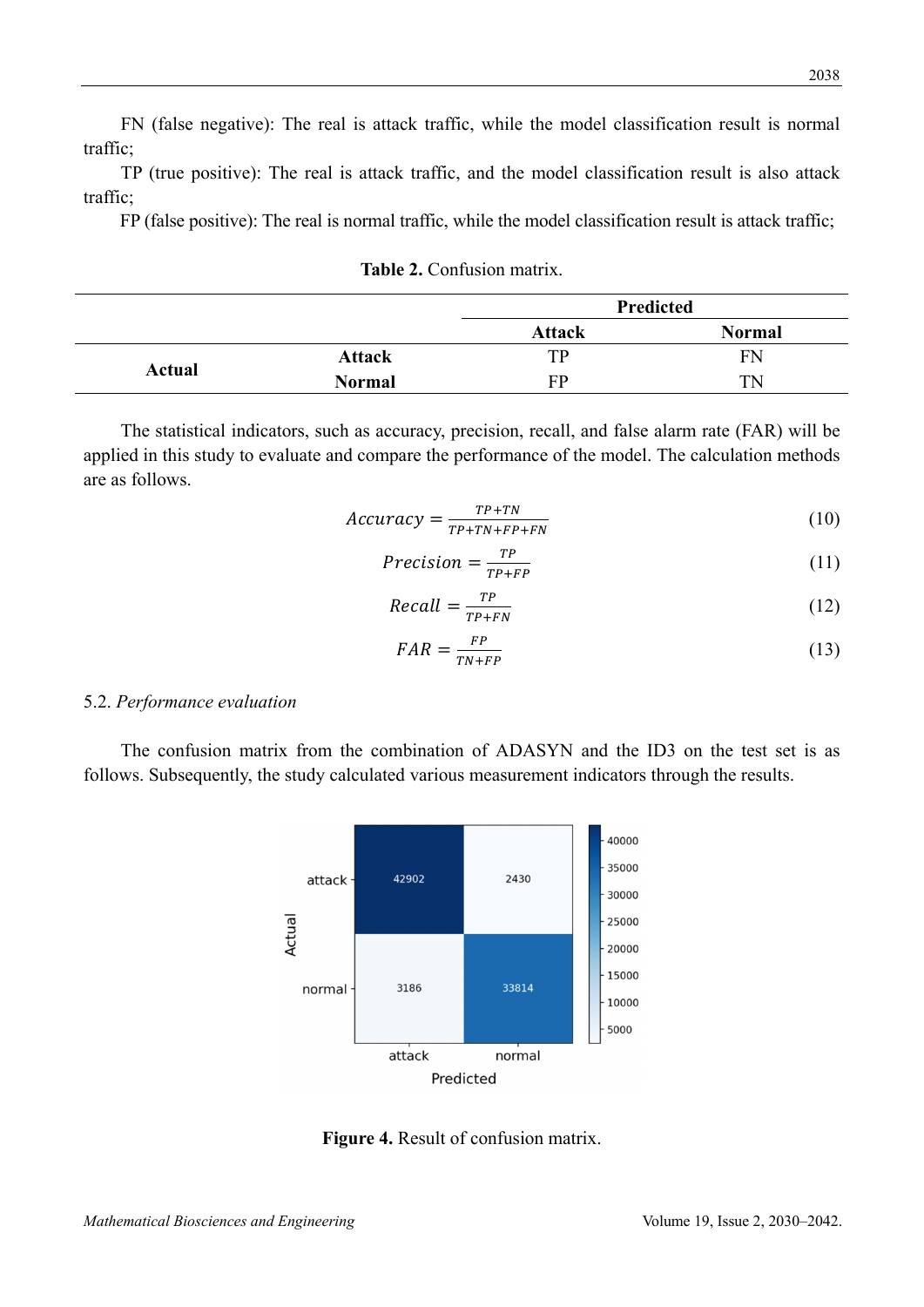In order to evaluate the performance of various classification algorithms on UNSW\_NB15 dataset for the binary classification, K-nearest neighbor (KNN), logistic regression, support vector machine classifier (SVC), random forest, adaboost, decision tree (based on ID3 algorithm) and our proposed method (ADASYN+ID3) are applied to train models through the training set. Subsequently, the models are applied to the testing set. The results are mentioned in Table 3.

| No. | Approach            | Accuracy $(\% )$ | Precision $(\% )$ | $Recall(\% )$ | $FAR(\% )$ |
|-----|---------------------|------------------|-------------------|---------------|------------|
|     | <b>KNN</b>          | 85.17            | 80.36             | 96.17         | 28.96      |
| 2   | Logistic Regression | 81.35            | 76.49             | 95.48         | 35.96      |
|     | <b>SVC</b>          | 87.05            | 82.95             | 96.27         | 24.25      |
| 4   | RandomForest        | 90.23            | 87.17             | 96.68         | 17.74      |
|     | Adaboost            | 89.11            | 85.51             | 96.59         | 20.09      |
| 6   | DecisionTree (ID3)  | 88.95            | 84.62             | 97.66         | 21.43      |
|     | $ADASYN + ID3$      | 93.18            | 93.09             | 94.64         | 8.61       |

**Table 3.** Performance comparison of different algorithms.

According to Table 3, it is worth noting that we used the Random Forest algorithm based on the bagging strategy and the Adaboost algorithm based on the boosting strategy, both of which are part of integrated learning, this is to better compare the performance of different types of machine learning algorithms in intrusion detection tasks.

On the other hand, we also introduced the ROC (receiver operating characteristic) curve and AUC (area under the curve) in the result analysis. We will combine the data in Table 3 and the ROC curve and AUC to comprehensively compare the model performance. The ROC curve and AUC are shown in Figure 5.

From the Table 3, it is found that the proposed model performs best in terms of accuracy, precision, and false alarm rate. And in Figure 4, We can found that compared with KNN (No.1), logistic regression (No.2), and SVC (No.3), the proposed model has a more robust ROC curve, which means that our model is more stable. On the other hand, comparing with randomForest (No.4), Adaboost (No.5), decisiontree (No.6), the detection rate of the proposed model is rising fastest in the case of ensuring a very low false alarm rate (less than 2%). These results and analysis mean that our model presented desired performance.



**Figure 5.** Comparison of ROC and AUC.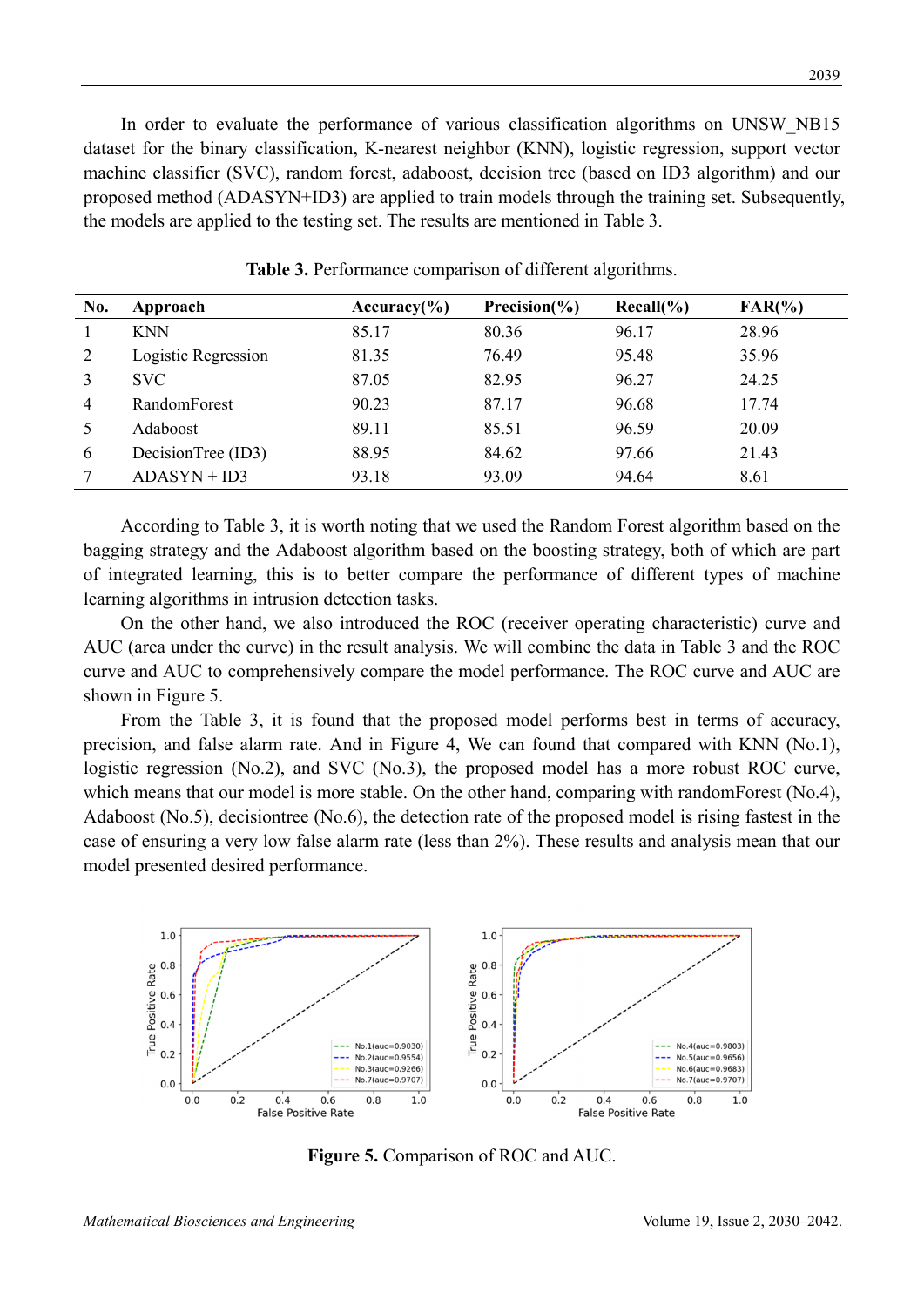In addition, it is worth mentioning that the study also compared the proposed model with the models in other researches. Unfortunately, some of the studies we referred to did not give detailed model performance data, but we still compared the results obtained, where missing data was marked with  $\div$ . The comparison results are shown in Table 4.

| Approach             | Accuracy                     | <b>Precision Recall</b> |       | <b>FAR</b> | Reference             |
|----------------------|------------------------------|-------------------------|-------|------------|-----------------------|
|                      | $\left( \frac{0}{0} \right)$ | $(\%)$                  | (%)   | $(\%)$     |                       |
| <b>EM</b> Clustering | 78.47                        |                         |       | 23.79      | M. Salem et al. 26    |
| <b>TSDL</b>          | 89.71                        | 86.70                   | 92.46 | 12.76      | F. A. Khan et al. 26  |
| <b>DEA</b>           | 92.40                        |                         |       | 8.20       | N. Moustafa et al. 28 |
| NSNAD+HLA            | 91.91                        | 94.29                   | 93.80 | 12.10      | N. B. Aissa et al. 29 |
| ADASYN+ID3           | 93.18                        | 93.09                   | 94.64 | 8.61       | Our Proposed          |

**Table 4.** Performance comparison with other researchers' models.

By comparing with other studies, it is found that the method proposed for intrusion detection tasks achieved the highest accuracy of 93.18% and the hightest recall of 94.64%. Meanwhile, its False Alarm Rate is second only to the DEA method, but their FAR are very close. Therefore, the performance of our proposed model in intrusion detection tasks is very competitive.

#### **6. Conclusions**

In this study, machine learning technology is applied to develop an intelligent and efficient intrusion detection system. Furthermore, the calculation process of the decision tree based on the ID3 algorithm is described, and the powerful classification ability of the ID3 algorithm is demonstrated, verifying that the ADASYN oversampling method has a certain effect on the treatment of sample imbalance. In comparison with other intrusion detection classification methods, the combination of ADASYN and ID3 algorithm proposed in this paper possesses a higher accuracy rate with a lower false alarm rate under the task of binary classification on the UNSW-NB15 dataset.

This study's future research work will focus on model fusion, which can provide higher accuracy for intrusion detection tasks. On the other hand, while applying model fusion technology, the feature selection or feature dimensionality reduction technology suitable for intrusion detection tasks will be studied to enhance intrusion detection systems' performance and reduce the time required to detect attacks.

#### **Acknowledgments**

This work was supported by the National Natural Science Foundation of China under grand No. 61772129.

## **Conflict of interest**

The authors declared that they have no conflicts of interest to this work.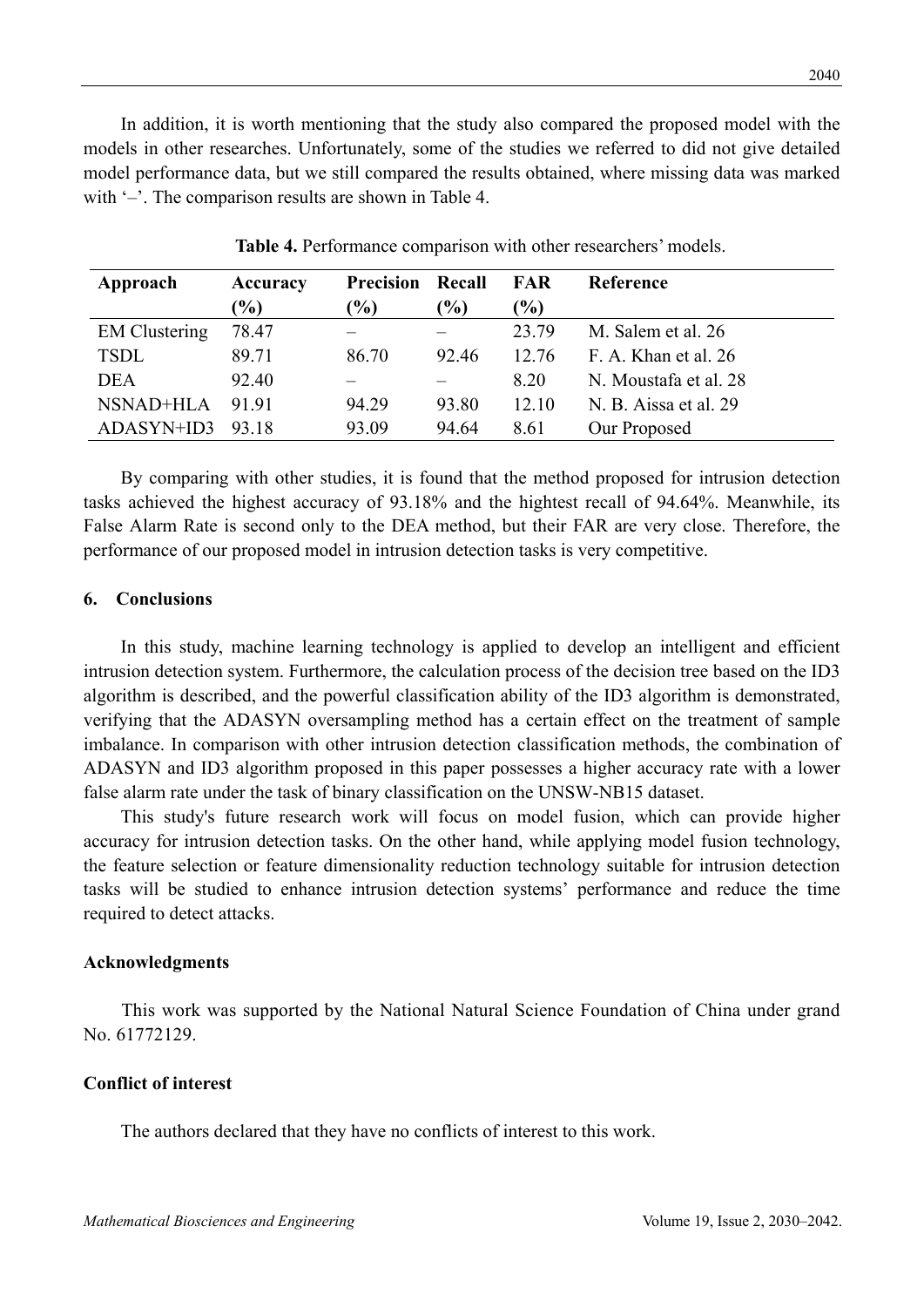# **References**

- 1. Y. Lu, Industry 4.0: A survey on technologies, applications and open research issues, *J. Ind. Inf. Integr.*, **6** (2017), 1–10. doi: 10.1016/j.jii.2017.04.005.
- 2. P. K. Maddikunta, Q. Pham, P. Deepa, K. Dev, T. R. Gadekallu, R. Ruby, et al., Industry 5.0: A survey on enabling technologies and potential applications, *J. Ind. Inf. Integr.*, **2021** (2021). doi: 10.1016/j.jii.2021.100257.
- 3. W. Wang, H. Xu, R. Gadekallu, Z. Han, C. Su, Blockchain-based reliable and efficient certificateless signature for IIoT devices, *IEEE Trans. Ind. Inf.*, **2021** (2021), 1551–3203. doi: 10.1109/TII.2021.3084753.
- 4. H. Xiong, C. Jin, M. Alazab, K. H. Yeh, H. Wang, T. R. R. Gadekallu, et al., On the design of Blockchain-based ECDSA with fault-tolerant batch verication protocol for Blockchain-enabled IoMT, *IEEE J. Biomed. Health Inf.*, **2021** (2021). doi: 10.1109/JBHI.2021.3112693.
- 5. W. Wang, C. Qiu, Z. Yin, G. Srivastava, T. R. Gadekallu, F. Alsolami, et al., Blockchain and PUF-based lightweight authentication protocol for wireless medical sensor networks, IEEE *Internet Things J.*, **2021** (2021). doi: 10.1109/JIOT.2021.3117762.
- 6. W. Wang, M. H. Memon, Z. Lian, Z. Yin, Q. V. Pham, T. R. Gadekallu, et al., Secure-enhanced federated learning for ai-empowered electric vehicle energy prediction, *IEEE Consum. Electron. Mag.*, **2021** (2021). doi: 10.1109/MCE.2021.3116917.
- 7. W. Lee, S. J. Stolfo, K. W. Mok, A data mining framework for building intrusion detection models, in *Proceedings of the 1999 IEEE Symposium on Security and Privacy*, 1999. doi: 10.1109/SECPRI.1999.766909.
- 8. A. Buczak, E. Guven, A survey of data mining and machine learning methods for cyber security intrusion detection, *IEEE Commun. Surv. Tutorials*, **18** (2016), 1153–1176. doi: 10.1109/COMST.2015.2494502.
- 9. P. Animesh, J. Park, An overview of anomaly detection techniques: Existing solutions and latest technological trends, *Comput. Networks*, **51** (2007), 3448–3470. doi: 10.1016/j.comnet.2007.02.001.
- 10. N. Moustafa, J. Slay, The evaluation of network anomaly detection systems: statistical analysis of the UNSW-NB15 data set and the comparison with the KDD99 data set, *Inf. Secur. J.*, **25** (2016), 18–31. doi: 10.1080/19393555.2015.1125974.
- 11. V. Kanimozhi, P. Jacob, UNSW-NB15 dataset feature selection and network intrusion detection using deep learning, *Int. J. Recent Technol. Eng.*, **7** (2019), 443–446. doi: 10.1080/19393555.2015.1125974.
- 12. X. P. Tan, S. J. Su, Z. P. Huang, X. J. Guo, Z. Zuo, X. Sun, et al. Wireless sensor networks intrusion detection based on SMOTE and the random forest algorithm, *Sensors*, **19** (2020), 203. doi: 10.3390/s19010203.
- 13. A. Muniyandi, R. Rajeswari, R. Rajaram, Network anomaly detection by cascading k-Means clustering and C4.5 decision tree algorithm, *Proc. Eng.*, **30** (2012), 174–182. doi: 10.1016/j.proeng.2012.01.849.
- 14. G. Kim, S. Lee, S. Kim, A novel hybrid intrusion detection method integrating anomaly detection with misuse detection, *Expert Syst. Appl.*, **41** (2014), 1690–1700. doi: 10.1016/j.eswa.2013.08.066.